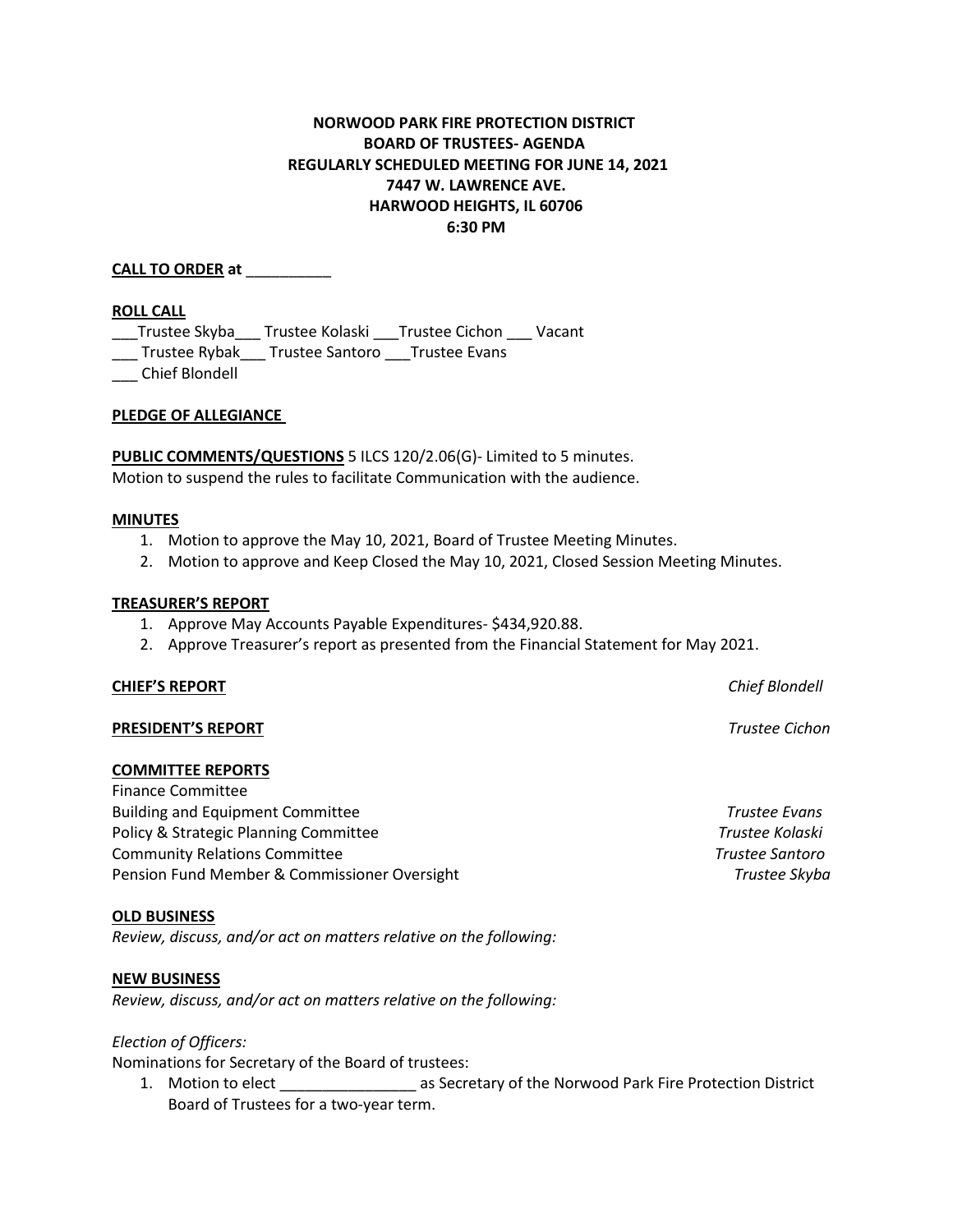Nominations for President of the Board of trustees:

2. Motion to elect \_\_\_\_\_\_\_\_\_\_\_\_\_\_\_\_\_\_\_\_ as President of the Norwood Park Fire Protection District Board of Trustees for a two-year term.

Nominations for Treasurer of the Board of trustees:

- 3. Motion to elect \_\_\_\_\_\_\_\_\_\_\_\_\_\_\_\_ as Treasurer of the Norwood Park Fire Protection District Board of Trustees for a two-year term.
- 4. Motion to adopt and approve Resolution #21-3, a Resolution confirming and declaring the election of District President \_\_\_\_\_\_\_\_\_\_\_\_, Secretary \_\_\_\_\_\_\_\_\_\_\_, and Treasurer for the two-year term, commencing June 12, 2021.
- 5. Motion to adopt and approve Resolution #21-4, a Resolution authorizing the sale of surplus vehicles (Truck 104).
- 6. Motion to adopt and approve Ordinance #21-1, the Norwood Park Fire Protection District Tentative Budget and Appropriation for fiscal year 2021-2022.
- 7. Motion to approve the renewal with Blue Cross Blue Shield health insurance Choice Options/PPO policy G506OPT, effective July 1, 2021, through June 30, 2022.
- 8. Motion to approve the dental renewal with Guardian PPO, effective July 1, 2021, through June 30, 2022, including a one-month premium credit option.
- 9. Motion to approve the life insurance renewal with The Standard, effective July 1, 2021, through June 30, 2022.
- 10. Motion to approve Lauterbach and Amen, LLP to provide monthly accounting assistance to the Norwood Park Fire Protection District for fiscal year ended June 30, 2021, at a cost of \$1,150 per month and year-end audit support for fiscal year June 30, 2021, at a cost of \$1,130. Fees will increase 2.0% in each subsequent year, unless there is a change in the services provided.
- 11. Consent agenda:

Move \$500 from Corporate Salaries to Corporate Insurance-Cancer Insurance Move \$500 from Ambulance Salaries to Ambulance Insurance-Cancer Insurance Move \$1,920 from Ambulance Salaries to Ambulance Flu Shots

**CLOSED SESSION**- if necessary. Pursuant to Section 5 ILCS 120/2(c)(3) of the Open Meetings Act Selection of a person to fill a public office and Section 2(c)(2) Collective Negotiating matters between the public body and its employees; and/or Section  $(2)(c)(1)$  to discuss the appointment, employment, compensation, discipline, performance, or dismissal of specific employees of the public body.

## **ROLL CALL**

- \_\_\_Trustee Skyba\_\_\_ Trustee Kolaski \_\_\_Trustee Cichon
- \_\_\_ Trustee Rybak\_\_\_ Trustee Santoro \_\_\_Trustee Evans
- \_\_\_ Chief Blondell